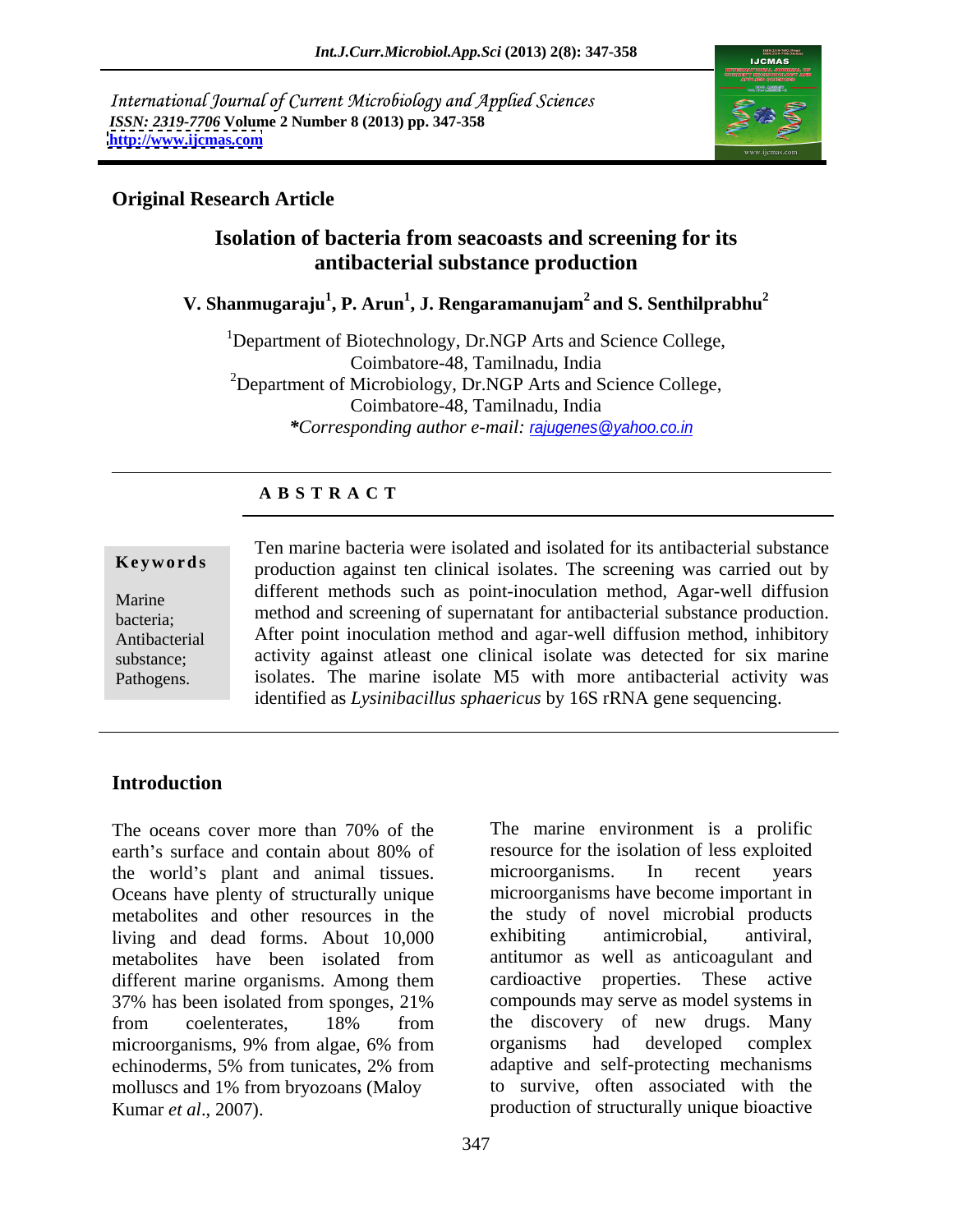compounds. Many such compounds have (Mearns-Spragg *et al*., 1998). Microalgae seaweeds, sponges, cnidarians, tunicates, with an application in cancer antibiotics and a variety of toxins such as fails to cause side effects. (Madhan et al., tetradotoxins, saxitoxin, cigualoxins and phenomenon for most bacteria. An sources has motivated the evaluation of macrolides, nucleosides, peptides, new sources of chemically diverse polyenes and tetracyclins. (Nurettin *et al.*,

specific and symbiotic relationship with niche for microbial exploitation. The have been derived from marine fungi. The Epibiotic bacteria growing on the surfaces of marine algae and other organisms live competitors such as invertebrate larvae human therapy. The prevalence of and can antagonise other bacteria.

been extracted form various marine are significant resource for bioactive organisms such as bacteria, cyanobacteria, metabolites, particularly cytotoxic agents soft corals, bryozoans, molluscs, chemotherapy. The algal extracts with echinoderms, fish and sea snakes. Marine antibacterial activity can be used as bacteria produce broad-spectrum classical antibiotics which are good for health and brevetoxins which are useful in neuro pharmaceutical purposes. Various strains physiological and neuro pharmacological of cyanobacteria produce intracellularand studies. Production of antimicrobial extracellular metabolites with diverse compound seems to be a general biological activities such as antifungal, antimicrobial is a substance that kills or activity. *Streptomyces* is the largest inhibits the growth of microbes such as antibiotic producing genus in the microbial bacteria, fungi or viruses. The discovery of world. Most *Streptomyces* and other antibiotics has revolutionized the world of *Actinomycetes* produce a diverse array of medicine. The decreasing rate of discovery antibiotics including aminoglycosides, of novel drugs from established terrestrial anthracyclins, glycopeptides, β-lactams, objective compounds (Nathan *et al.*, 2002). These metabolites have a wide<br>2004). These range of applications as it possess various Microbes are known to form a highly activities, inhibit the growth of leukemia filter feeding organisms like sponges, immunosuppressive patients suffering algae, with their nutrient-rich and host- from a several opportunistic pathogens. associated environments forming unique Many useful chemicals like Gliovictin sponge-microbe association has attracted a oceans represent an under explored number of researchers both for their environment for microbial discovery. The diversity and secondary metabolite marine bioactive compounds or marine production which have been associated natural products (MNPs) are known to be with antimicrobial, antifouling, HIV- produced by many heterotrophic bacteria. protease inhibitory, HIV-reverse These antibacterial compounds are transcriptase inhibitory, immune inhibitory to terrestrial as well as suppressant and cytotoxic activities. indigenous bacterial strains, which is of in a highly competitive environment and new antimicrobial agent is a field of can produce secondary metabolites which atmost importance. Marine environment inhibit the settlement of potential provides the most effective drugs used in with an application in cancer fails to cause side effects. (Madhan *et al*., 2005). Thus it is widely used for antibacterial, antialgal and antiviral macrolides, nucleosides, peptides, polyenes and tetracyclins. (Nurettin *et al*., 2002). These metabolites have <sup>a</sup> wide range of applications as it possess various properties like antibacterial and antifungal cell lines, and can be used to treat the have been derived from marine fungi. The These antibacterial compounds are considerable ecological significance. (Bushra Uzair *et al*., 2006).The search for human therapy. The prevalence antimicrobial resistance among key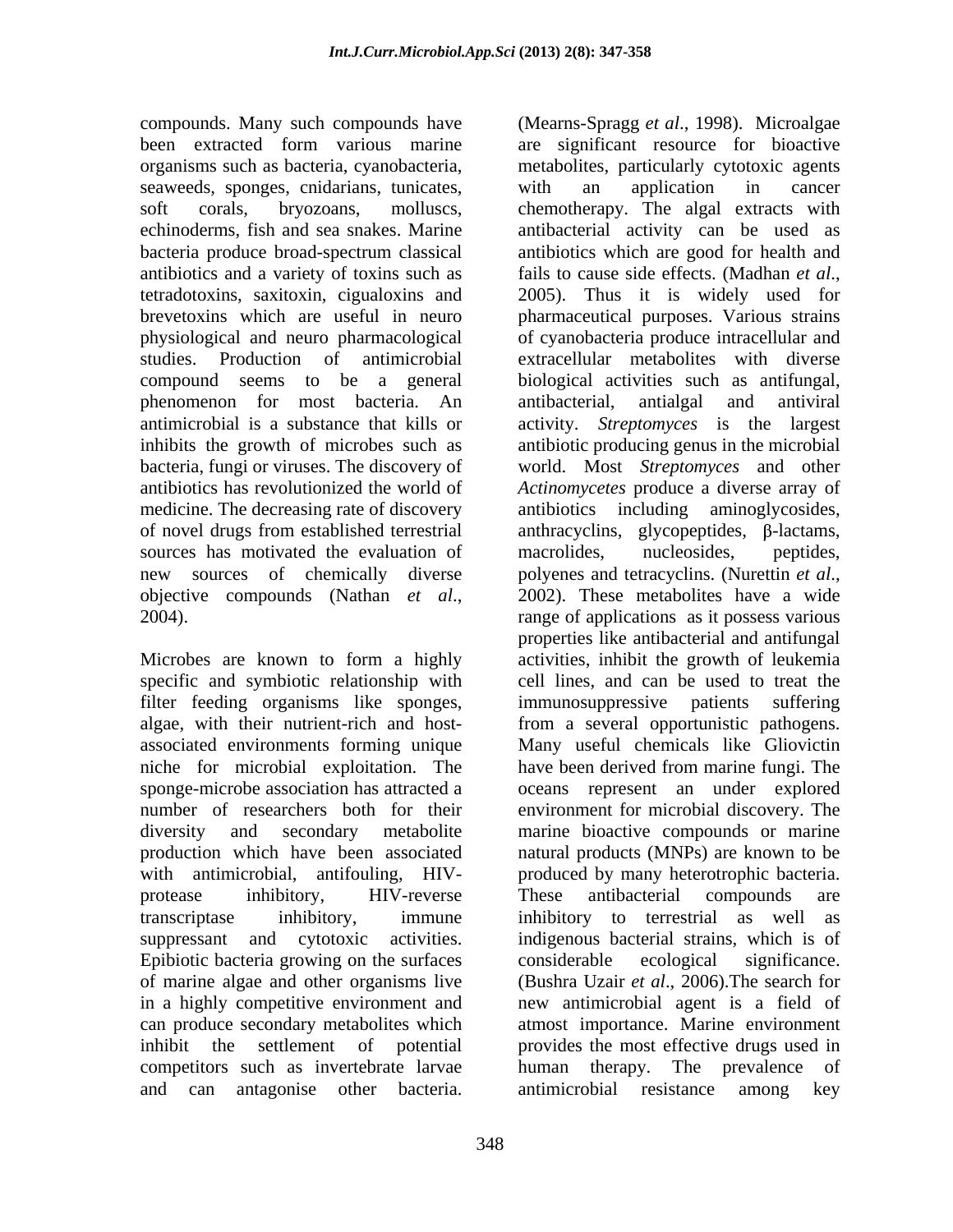microbial pathogen is increasing at an **Example Examples** collected were alarming rate worldwide. As bacteria are continuously overcoming the tools with have antibacterial activity. The samples which humans have to fight, there is a were collected in freshly purchased need for search for new antibiotics that polythene bags and were brought to affect the target. The full wealth of laboratory by preventing any microbial diversity in the sea is yet to be contamination on the way. The samples revealed. A large fraction of marine bacteria have not been cultured yet, and until used, to minimize the metabolic novel cultivation methods need to be activities of the microorganisms and to developed in order to culture them. Marine keep them in their exact qualitative and microorganisms have received very little attention in drug discovery mainly due to the cultural difficulty. Competition among **Isolation of bacteria** microbes for space and nutrients in marine environment is a powerful selection The serial dilution spread plate method pressure that endows marine was followed to isolate bacteria from the microorganisms to produce marine natural products. sample collected was added to 9ml of

interest in marine microorganisms is on sample was added to 100ml of sterile the rise. Marine microorganisms have become an important point of study in the  $10^{-7}$  dilution. The bacteria were isolated by search for novel microbial product. In the spread plating 0.1ml of each of the process of exploitation of marine dilution on Nutrient Agar plates. The microorganisms the following steps are to be followed: Isolation of microorganisms from marine source, screening the isolated were picked upon the basis of their organism for our desired characteristics, macroscopic characters such as size, identification of organisms for shape, surface appearance, texture and biochemical or molecular methods like colour. These were purified by repeated 16S rRNA sequencing, DNA-DNA streaking and were subcultured onto hybridization. By considering the scope of Nutrient Agar slants. The marine bacterial marine bacteria and the less exploited isolates so obtained were stored at  $4^{\circ}C$ , for nature of marine microorganisms, in the present study a preliminary screening was made to isolate and identify the bacteria for the production of antibacterial substances. **Screening of marine isolates for their**

# **Materials and Methods**

Water and wet soil samples were collected

used for the isolation of bacteria which have antibacterial activity. The samples laboratory by preventing any were then stored at a temperature of  $4^0C$  ${}^{0}C$ quantitative level of population.

### **Isolation of bacteria**

Today, both academic and industrial diluted up to  $10^{-7}$  dilution. 1 g of wet soil microvial pathogen is the cost of the seaconical and the material content were search and the material solution of hand the search and the material solution of the search and the material content of the collected were coll was followed to isolate bacteria from the water and soil samples. 1ml of the water sterile distilled water and was serially dilution.1g of wet soil distilled water and serially diluted up to plates were incubated at  $37^{\circ}$ C for 24 hours  ${}^{0}C$  for 24 hours to obtain colonies. The individual colonies  ${}^{0}C$ , for further study. The marine isolates were designated as M1, M2, M3, M4, M5, M6, M7, M8, M9, and M10.

# **antibacterial substance production**

**Sample collection** Ten marine bacterial isolates were tested clinical isolates which included both Gram-positive and Gram-negative strains.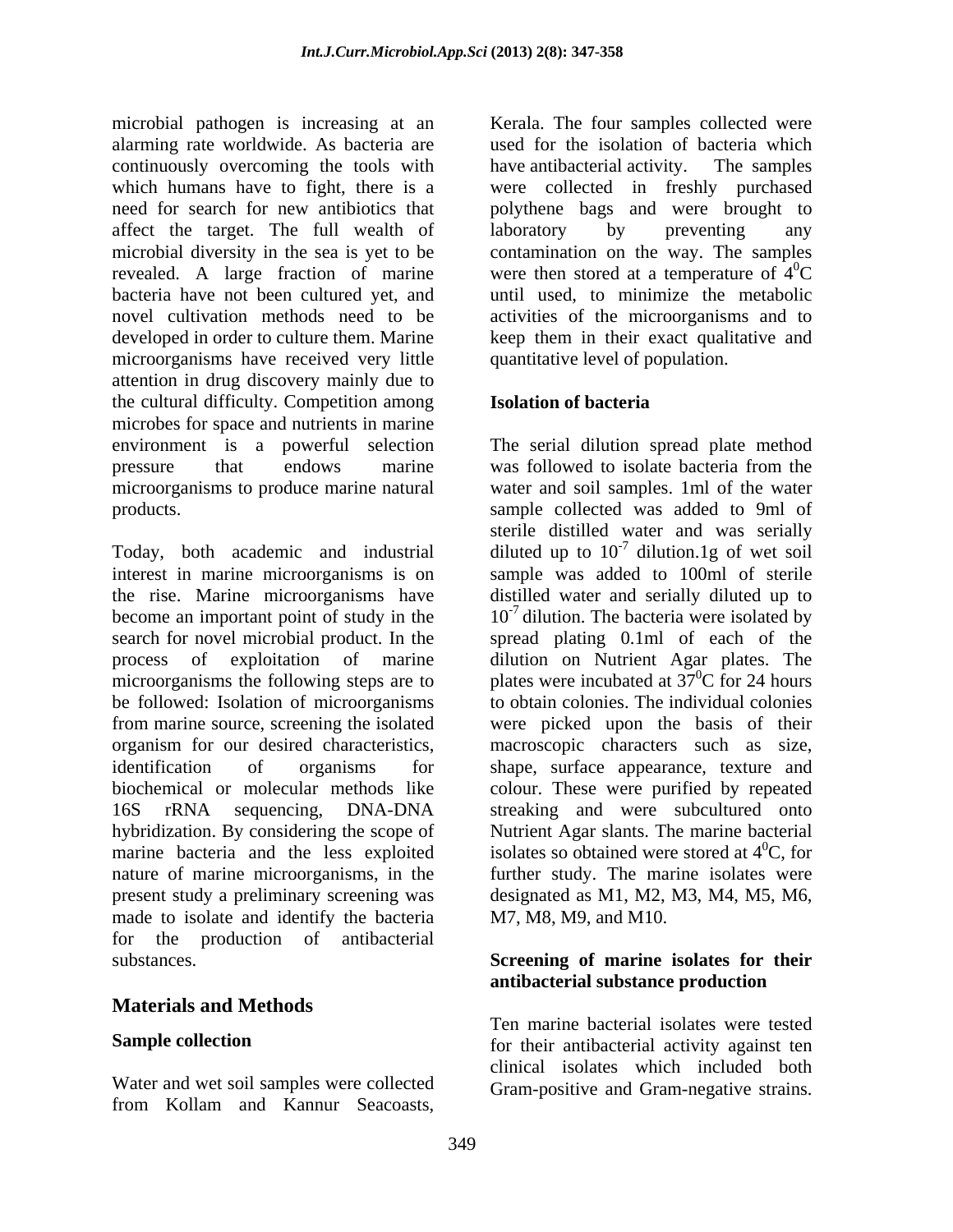The clinical isolates *Bacillus subtilis, Bacillus cereus* and *Bacillus lentus* were collected from K.M.C.H College of *Escherichia coli, Yersinia enterocolitica,*

Nutrient Agar plates were prepared. The wells of 6mm size were made with sterile overnight grown cultures of the clinical isolates in Nutrient broth were uniformly swabbed on the surface of the Nutrient spotted onto nutrient agar plates seeded with actively growing cells of clinical organisms. The plates were incubated for  $24$  hours at  $37^0$ C. After the incubation by  $16S$  rRNA gene sequencing period the plates were observed for zone

antimicrobial substance production of marine isolates were tested by agar-well diffusion method. The overnight cultures of the clinical isolates in Nutrient broth Results and Discussion were uniformly swabbed on the surface of the nutrient agar plates using sterile cotton swabs. Five wells of 6mm size were made with sterile cork borer on the seeded plates. Around 100µl of overnight grown cultures of the marine bacterial isolates in Nutrient broth, was added to each well aseptically. The plates were incubated without inverting for 24 hours at  $37^{\circ}$ C and the zone of inhibition was noted and recorded. The marine strains showing promising activities against clinical bacteria were isolated based on theirisolates were selected for further studies.

### **Screening of supernatant for antibacterial substance production**

Pharmacy, Coimbatore, *Staphylococcus*  Supernatant of four marine isolates having *aureus, Pseudomonas aeruginosa* from Kongunadu Hospital, Coimbatore, isolates were tested for its antibacterial *Salmonella typhimurium, Klebsiella* grown cultures of marine isolates grown in *pneumoniae, Klebsiella aerogens* from the Nutrient broth were centrifuged at 4000 Department of Microbiology, Dr.N.G.P. rpm for 10 minutes and supernatant was Arts and Science College, Coimbatore. collected. The overnight cultures of the **Point inoculation method** uniformly swabbed on the sterile nutrient Agar plates using sterile cotton swabs. The were incubated without inverting for 24 marine isolates from the agar slants were hours at  $37^{\circ}$ C and the zone of inhibition more antibacterial activity than the other substance production. The overnight clinical isolates in Nutrient broth were agar plates using sterile cotton swabs. Five wells of 6mm size were made with sterile cork borer on the seeded plates. Around 100µl of the supernatant collected was added to each well aseptically. The plates  ${}^{0}C$  and the zone of inhibition was noted and recorded.

### **Identification of marine bacterial isolate by 16S rRNA gene sequencing**

of inhibition and the results were recorded. The marine isolate which showed more Agar-well diffusion method tested was sent to Genei, Banglore for the After screening by point inoculation the identification by 16S rRNA sequencing.<br>The sequence data was aligned and antibacterial activity among the organisms identification by 16S rRNA sequencing. The sequence data was aligned and analyzed for finding the closest homologs for the microbe.

# **Results and Discussion**

# **Isolation of Bacteria**

<sup>0</sup>C and samples of Kerala coast. The bacteria were To isolate new type of antibacterial compounds active against resistant organisms, marine bacteria were isolated from two water samples and two soil samples of Kerala coast. The bacteria were isolated by serial dilution spread plate method. After 24 hours of incubation, isolated colonies were obtained. Ten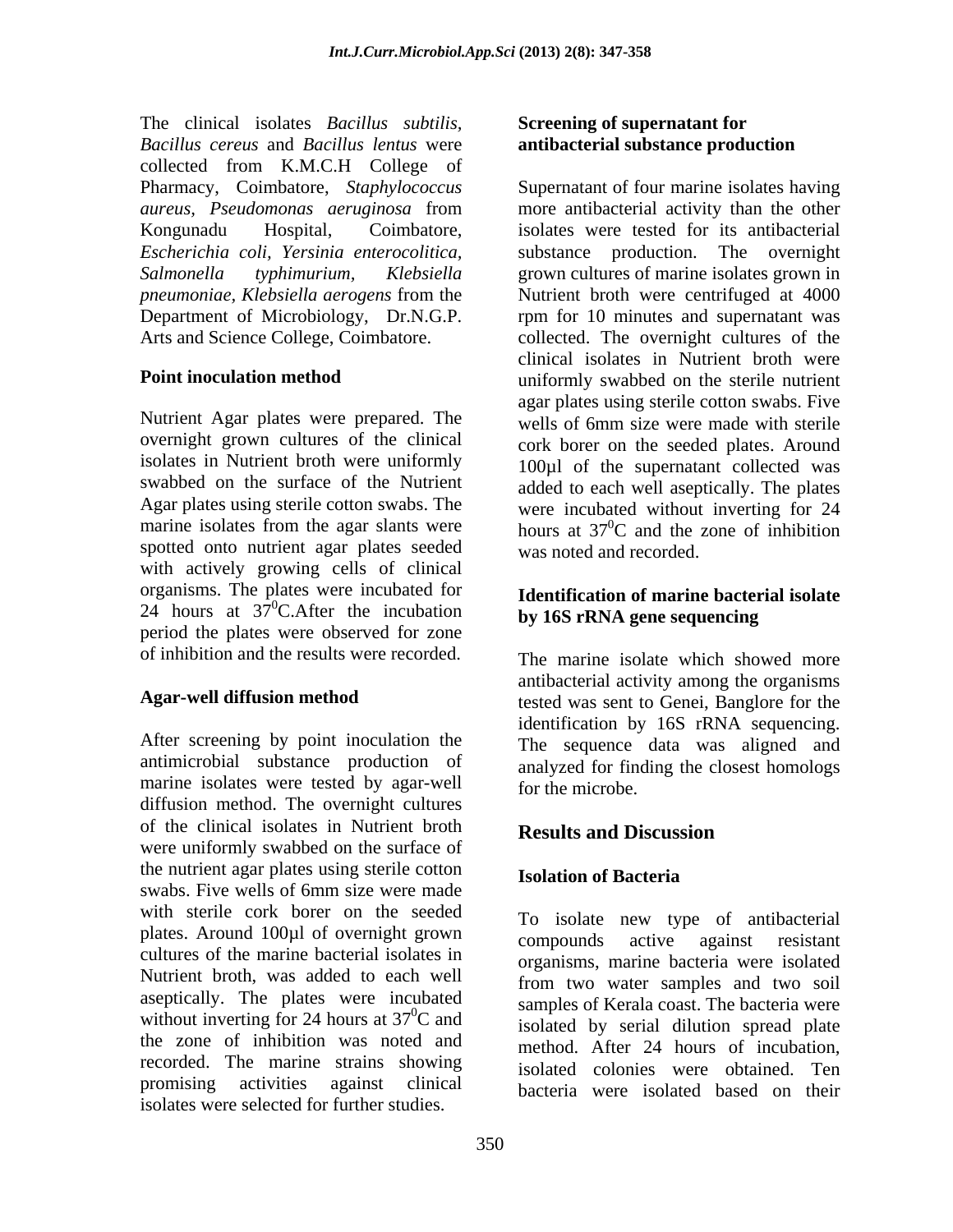Screening of antimicrobial activity of ten marine isolates from agar-slants were spotted on to the Nutrient Agar. Inhibitory

After screening by point-inoculation method, the antibacterial substance production was tested by agar-well diffusion method. The overnight grown various natural eco-friendly products. cultures of marine isolates in Nutrient Marine environment provides excellent broth were added to the wells in Nutrient opportunity to provide compounds of rich Agar plates. Inhibitory activity against diversity. Screening for antibacterial atleast one clinical isolate was detected for six marine isolates (Table 3). The and Kannur sea coasts were performed in antibacterial activity of marine isolates this study. This study has demonstrated was compared .The majority of the strains that the production of antibacterial inhibited *Pseudomonas aeruginosa.* Four marine isolates inhibited the growth of bacterial strains. Of the 44 *Bacillus cereus, Klebsiella pneumoniae Actinomycetes* isolated by Bhagwan *et al., and Yersinia enterocolitica*. The isolate (2007) five isolates showed antibacterial M5 presented the highest inhibition zone activity and were identified as (45mm) against *Bacillus lentus*. *Staphylococcus aureus* and *Escherichia Streptomyces* isolates from soil produced *coli* were inhibited by two marine isolates antibacterial activity (Nurettin, 2002). M2 and M5 while *Salmonella*  Bushra Uzair and Nuzhat Ahmed (2006) *typhymurium* was inhibited by the marine had isolated and characterized isolate M2 only. Those bacteria producing Pseudomonas strain from Sindh and inhibition zone higher than 10mm against atlaest two clinical strains were selected for further characterization of their The antimicrobial metabolite of this strain antibacterial activity. Based on this was found to have bactericidal activity criteria, four marine bacterial isolates were against MRSA. The marine isolates selected, M2, M5, M6 and M7. To check obtained in the present study showed whether the antibacterial substances antibacterial activity against both Gram produced by the marine isolates were extra cellular compounds, the supernatant of

morphological and structural isolates grown in Nutrient broth was used. characteristics (Table.1). The supernatant of selected isolates M2, **Screening of marine isolates for their** antibacterial activity, by agar-well **antibacterial substance production** diffusion method. Inhibitory activity isolates was carried out against ten clinical M5 (Table 4; Figure 1).Antibacterial strains. In point inoculation method, activity against *Bacillus lentus, Yersinia* activity against at least one clinical isolate while no antibacterial activity against the was detected for all the marine isolates clinical isolates was shown by the marine (Table 2.) isolates M6 and M7. More number of M5, M6 and M7 were tested for its antibacterial activity, by agar-well against atleast one clinical isolate was detected for the marine isolates M2 and *enterocolitica and Klebsiella aerogens* was detected for both M2 and M5 isolates, clinical isolates was inhibited by the marine isolate M5.

> Marine ecosystem is a rich source of activity of bacteria isolated from Kollam that the production of substances is widespread among these bacterial strains. Of the 44 activity and were identified as *Streptomyces* species while 45.9% of the had isolated and characterized *Pseudomonas* strain from Sindh and Baluchistan coast.

and Gram-negative clinical isolates.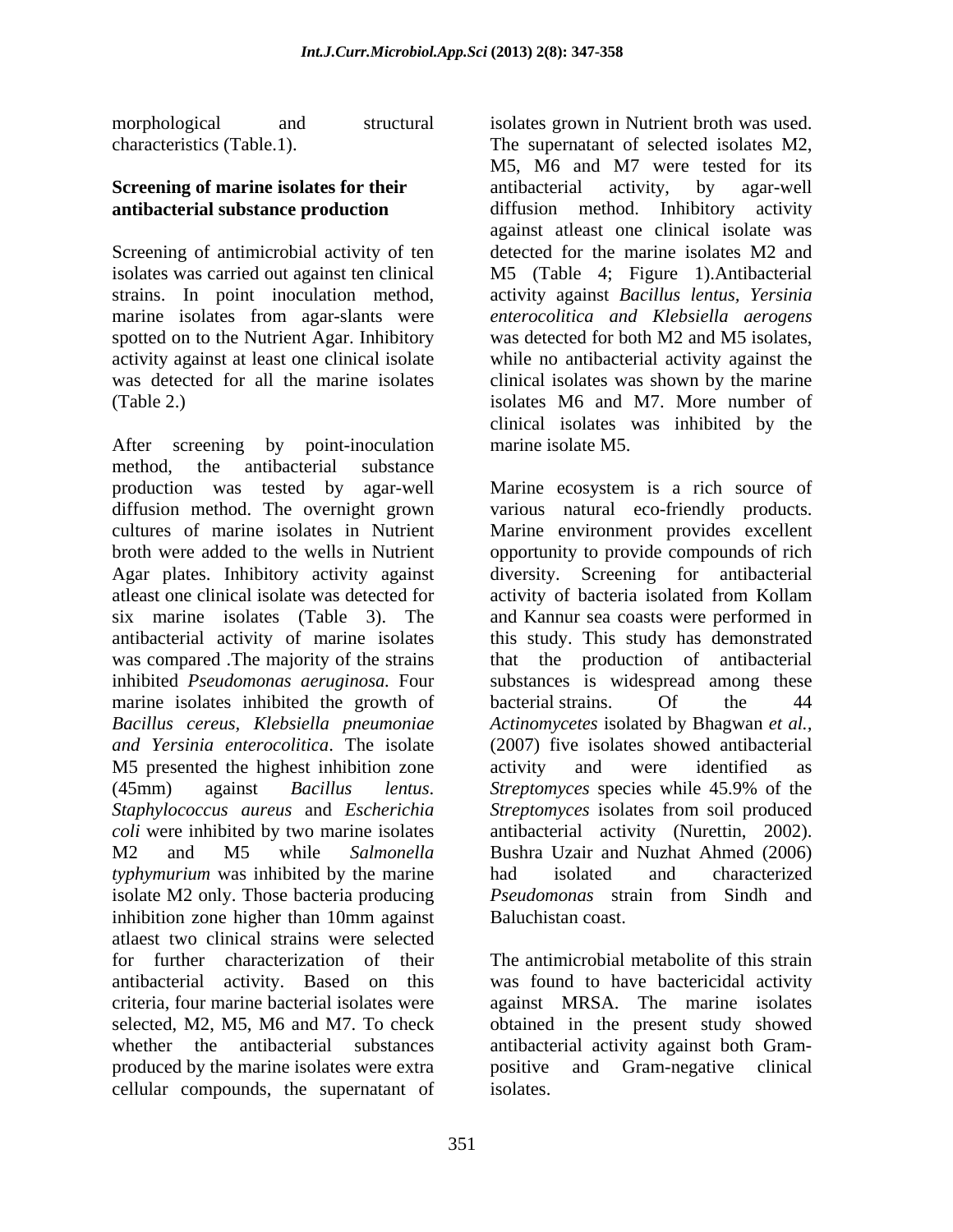| <b>Marine</b><br><b>Isolates</b> | <b>Shape</b> | <b>Margin</b> | <b>Elevation</b> | <b>Size</b>   | <b>Texture</b> | <b>Appearance</b> | Pigmentation                 | Optical<br>property |
|----------------------------------|--------------|---------------|------------------|---------------|----------------|-------------------|------------------------------|---------------------|
| $\mathbf{M1}$                    | Circular     | Entire        | Raised           | Small         | Smooth         | Shiny             | Pigmented<br>(Orange)        | Opaque              |
| $\mathbf{M2}$                    | Irregular    | Curled        | Flat             | Large         | Rough          | Dull              | Non-<br>pigmented<br>(cream) | Opaque              |
| $\mathbf{M}3$                    | Circular     | Entire        | Flat             | Pinpoint      | Smooth         | Shiny             | Pigmented<br>(yellow)        | Opaque              |
| $\mathbf{M}4$                    | Circular     | Entire        | Raised           | Small         | Rough          | Shiny             | Non-<br>pigmented<br>(cream) | Opaque              |
| $\mathbf{M5}$                    | Circular     | Curled        | Raised           | Moder<br>-ate | Rough          | Dull              | Non-<br>pigmented<br>(cream) | Opaque              |
| <b>M6</b>                        | Circular     | Entire        | Raised           | Small         | Smooth         | Shiny             | Non-<br>pigmented            | Transparent         |
| $\bf M7$                         | Irregular    | Curled        | Raised           | Moder<br>-ate | Smooth         | Shiny             | Non-<br>pigmented<br>(cream) | Opaque              |
| $\mathbf{M8}$                    | Circular     | Entire        | Raised           | Small         | Smooth         | Shiny             | Non-<br>pigmented            | Transparent         |
| M9                               | Circular     | Entire        | Raised           | Small         | Smooth         | Shiny             | Non-<br>pigmented            | Transparent         |
| <b>M10</b>                       | Circular     | Entire        | Flat             | Pinpoint      | Rough          | Dull              | Pigmented<br>(yellow)        | Opaque              |

**Table.1** Morphological characters of marine isolates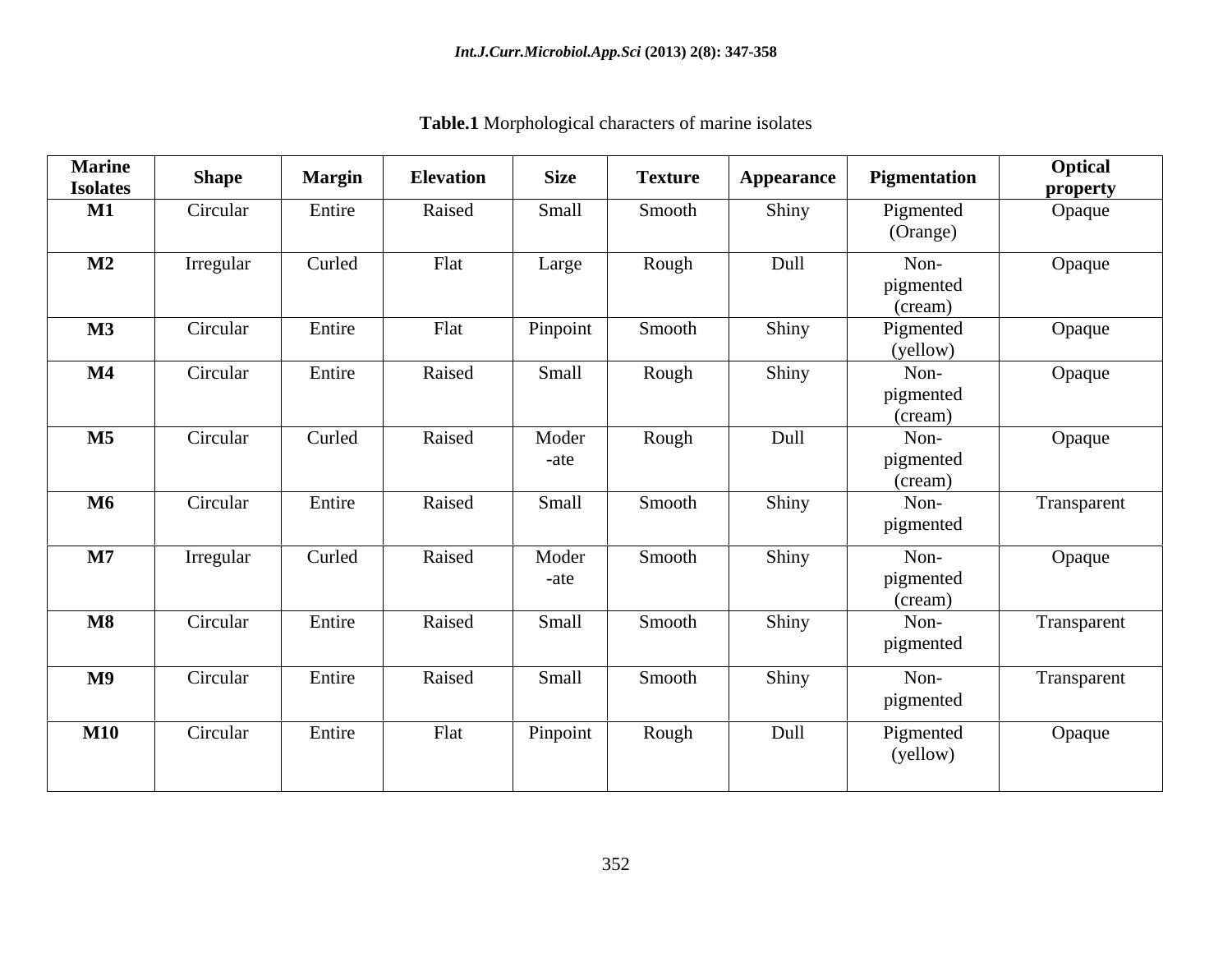| <b>Clinical Isolates</b> | <b>Zone of Inhibition (mm)</b> |               |                   |                  |                   |             |                   |                          |                   |                   |  |  |  |
|--------------------------|--------------------------------|---------------|-------------------|------------------|-------------------|-------------|-------------------|--------------------------|-------------------|-------------------|--|--|--|
|                          | $\mathbf{M1}$                  | $\mathbf{M2}$ | $\mathbf{M}3$     | $\mathbf{M}4$    | $\mathbf{M5}$     | <b>M6</b>   | $\mathbf{M7}$     | $\overline{\textbf{M8}}$ | <b>M9</b>         | <b>M10</b>        |  |  |  |
| <b>Bacillus</b> subtilis | $\sim$                         |               | $\sim$            | $\sim$           | 9                 | - 0         | $\sim$            | $\sim$                   | $\sim$ 100 $\sim$ | $\sim$ $\sim$     |  |  |  |
| <b>Bacillus cereus</b>   | $\sim$                         |               | $\sim$            |                  | 6                 | $\mathbf 0$ | $\sim$ 100 $\sim$ | 10                       | $\sim$            | $\sim 100$        |  |  |  |
| <b>Bacillus lentus</b>   | $\sim$                         | <b>11</b>     | $\sim$ 100 $\pm$  | $\sim$           | 12                | 25          | $\sim$ $-$        | $\sim$                   | $\sim$            | $\sim$ $\sim$     |  |  |  |
| Yersinia enterocolitica  | $\sim$                         |               |                   | $\sim$           | 16 <sup>1</sup>   | 10          | 22                |                          |                   |                   |  |  |  |
| Pseudomonas aeruginosa   | $\sim 100$                     | 25            | $\sim$ 100 $\sim$ | $\sim$ 100 $\mu$ | 9                 | 20          | 9                 |                          | $\sim$ 100 $\sim$ | $\sim$ 100 $\sim$ |  |  |  |
| Klebsiella pnemoniae     | <b>10</b>                      |               | 10                | . .              | 11                | 11          | - 0               |                          | $\sim$            | $\sim$ 100 $\sim$ |  |  |  |
| Staphylococcus aureus    |                                | 16            |                   |                  | 43                |             |                   |                          | $\sim$            | $\sim$ $\sim$     |  |  |  |
| Salmonalla typhimurium   | $\sim$                         | -41           |                   | $\sim$           | $\sim$ 100 $\sim$ | 26          | 17                |                          | $\sim$            | $\sim$ 100 $\sim$ |  |  |  |
| Klebsiella aerogens      | $\sim$                         |               |                   |                  | 8                 | - 0         | 11                |                          | $\sim 100$        |                   |  |  |  |
| Escherichia coli         | $\sim$ $-$                     | 14            | 13                | $\sim$           | 31                | 8           | $\sim$            | $\sim$                   | $\sim 100$        | $\sim$ $\sim$     |  |  |  |

**Table.2** Screening of marine isolates for antibacterial substance production by point inoculation method

M1- M 10: Marine isolates of Bacteria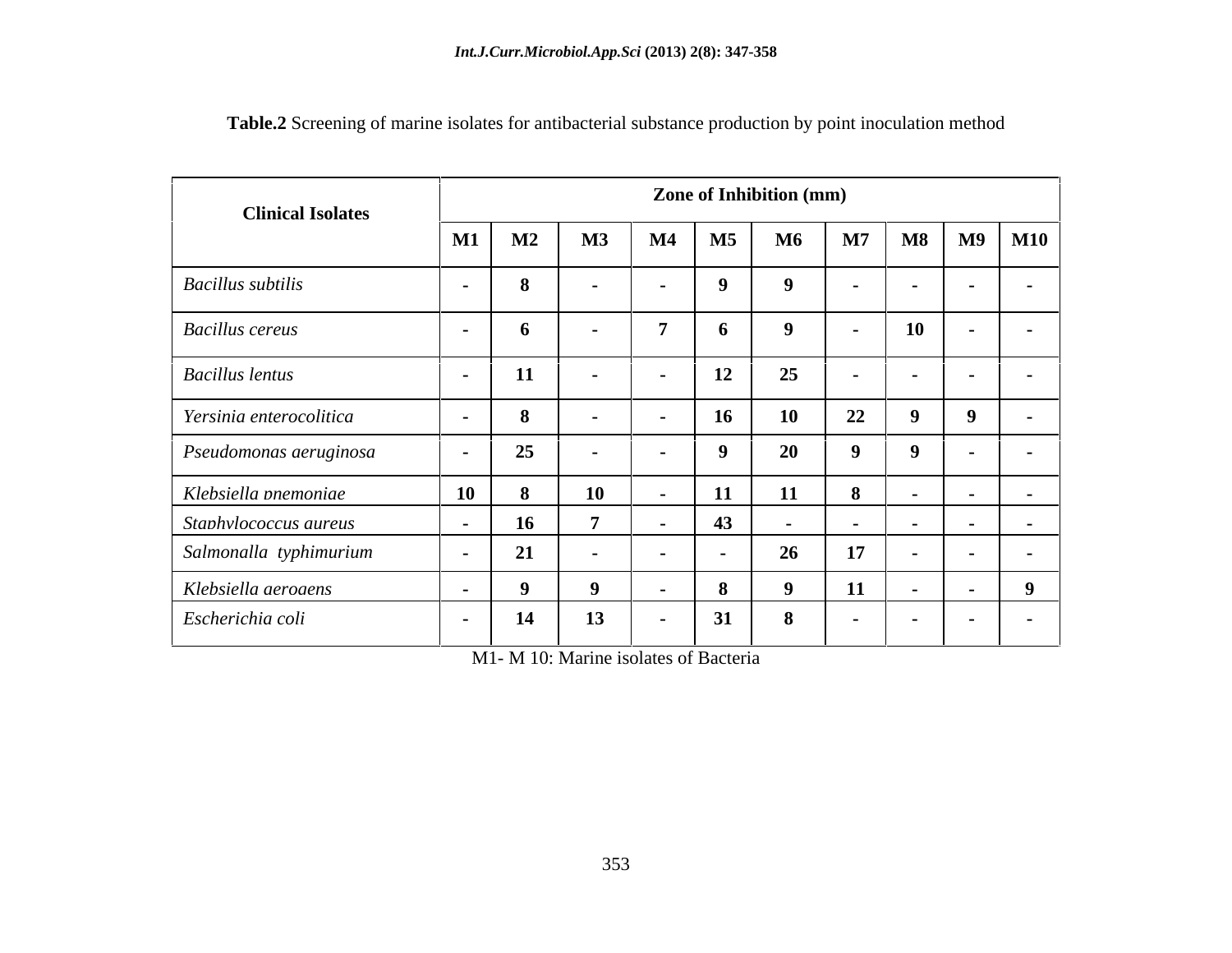| <b>Clinical Isolates</b> |                          |                |                          |               |               | <b>Zone of Inhibition (mm)</b> |                          |                          |                          |                          |
|--------------------------|--------------------------|----------------|--------------------------|---------------|---------------|--------------------------------|--------------------------|--------------------------|--------------------------|--------------------------|
|                          | $\mathbf{M1}$            | $M2$ $M3$      |                          | $\mathbf{M4}$ | $\mathbf{M5}$ | M6                             | $\mathbf{M7}$            | $\overline{\textbf{M8}}$ | <b>M9</b>                | <b>M10</b>               |
| Bacillus subtilis        |                          |                |                          |               | 15            | 13                             |                          | $\overline{\phantom{0}}$ | $\sim$                   |                          |
| <b>Bacillus cereus</b>   | $\overline{\phantom{0}}$ |                | $\overline{\phantom{0}}$ | 8             | 16            | 13                             | $\sim$ $-$               | $\sim$                   | $\sim$                   | $\overline{\phantom{0}}$ |
| <b>Bacillus lentus</b>   |                          | 12             |                          |               | 45            | 11                             | $\overline{\phantom{0}}$ | $\overline{\phantom{0}}$ | $\sim$                   |                          |
| Yersinia enterocolitica  |                          | 10             |                          |               | 31            | 10                             |                          | $\overline{\phantom{a}}$ | $\sim$                   |                          |
| Pseudomonas aeruginosa   |                          | 19             |                          |               | 13            | 16                             | 20                       | 8                        | $\sim$                   |                          |
| Klebsiella pnemoniae     |                          | 1 <sub>7</sub> |                          |               | 18            | 18                             | 10                       |                          | $\overline{\phantom{0}}$ |                          |
| Staphylococcus aureus    |                          | 1 <sub>2</sub> |                          |               | 21            | $\sim$                         | $\sim$                   | $\sim$                   | $\sim$                   |                          |
| Salmonalle typhimurium   |                          | 25             |                          |               |               | $\sim$                         | $\overline{\phantom{0}}$ | $\sim$                   |                          |                          |
| Klebsiella aerogens      |                          | 25             |                          | $\sim$        | 14            | 9                              | $\sim$                   | $\sim$                   | $\sim$ $-$               |                          |
| Escherichia coli         |                          | 11             |                          |               | 15            | $\sim$                         | $\overline{\phantom{0}}$ | $\overline{\phantom{a}}$ |                          |                          |

**Table.3** Antibacterial substance production of marine isolates against clinical isolates by agar-well diffusion method

M1- M 10: Marine isolates of Bacteria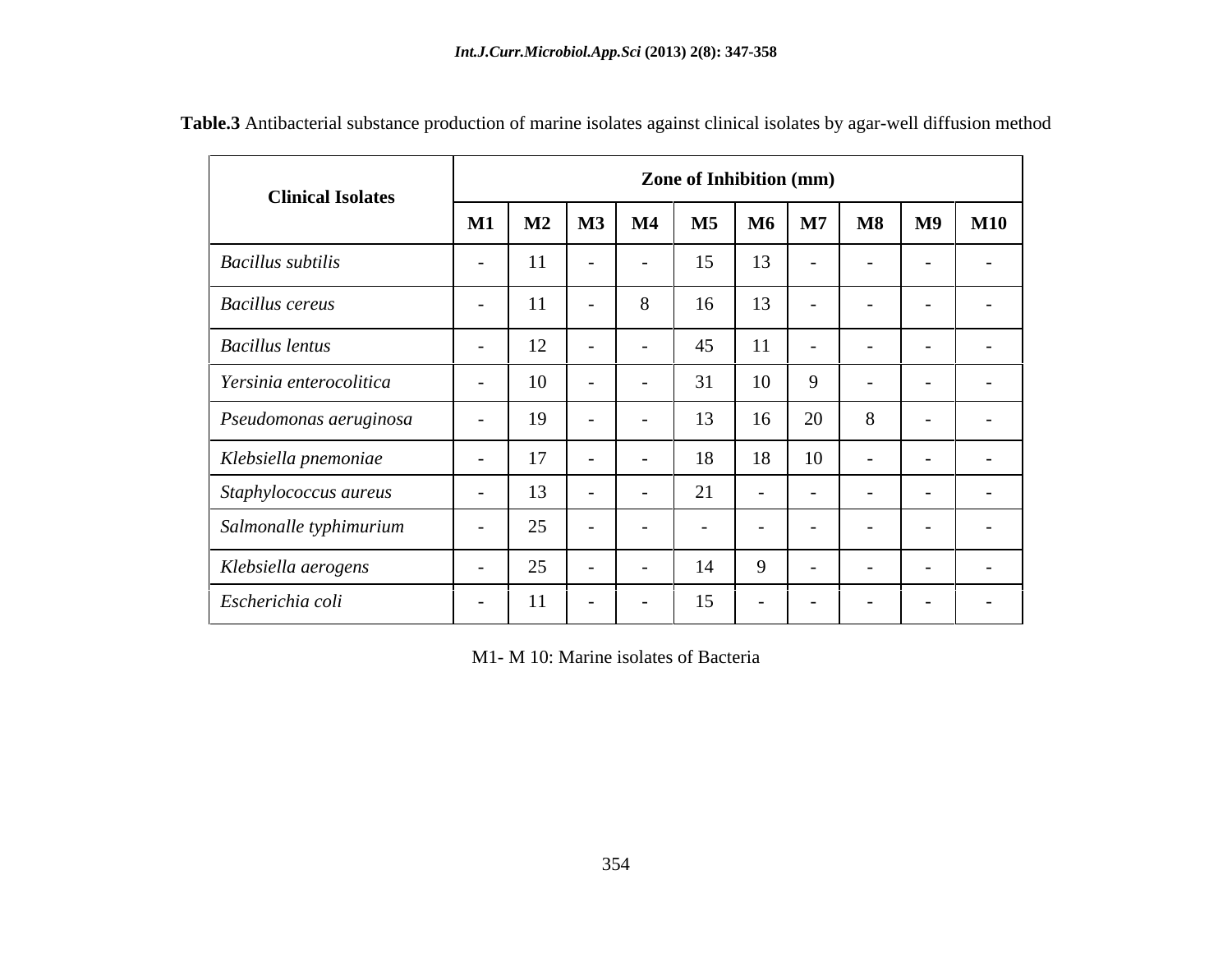| <b>Clinical Isolates</b>       |                          |                          | <b>Zone of Inhibition (mm)</b> |                          |
|--------------------------------|--------------------------|--------------------------|--------------------------------|--------------------------|
|                                | $\mathbf{M2}$            | $\mathbf{M5}$            | <b>M6</b>                      | $\mathbf{M7}$            |
| <b>Bacillus</b> subtilis       |                          | 10                       |                                | $\sim$                   |
| <b>Bacillus cereus</b>         | $\sim$                   | 8                        | $\overline{\phantom{0}}$       | $\overline{\phantom{0}}$ |
| <b>Bacillus lentus</b>         |                          | -9                       |                                |                          |
| Yersinia enterocolitica        | $\overline{\phantom{0}}$ | 9                        | $\overline{\phantom{0}}$       | $\overline{\phantom{0}}$ |
| $\vert$ Pseudomonas aeruginosa | $\overline{\phantom{0}}$ | 10                       | $\overline{\phantom{0}}$       | $\overline{\phantom{0}}$ |
| Klebsiella pnemoniae           | $\overline{\phantom{0}}$ | $\sim$                   | $\overline{\phantom{0}}$       | $\overline{\phantom{0}}$ |
| Staphylococcus aureus          | $\overline{\phantom{0}}$ | 12                       |                                | $\sim$                   |
| Salmonalle typhimurium         | 10                       | $\overline{\phantom{0}}$ | $\overline{\phantom{a}}$       | $\sim$                   |
| Klebsiella aerogens            | 10                       | 14                       |                                |                          |
| Escherichia coli               | 17                       | $\sim$                   | $\overline{\phantom{0}}$       | $\sim$ $-$               |

| Table.4 Antibacterial activity of supernatant of selected marine isolates against clinical |  |  |
|--------------------------------------------------------------------------------------------|--|--|
| isolates by agar-well diffusion method                                                     |  |  |

M2, M5, M6 and M7: Marine isolates of Bacteria

Marine bacteria producing a pyrrole marine isolates are showing antibacterial antibiotic had been isolated and identified by Burkholde *et al.*, (1966). A new hybrid antimicrobial antibiotic, Thiomarinol, was isolated from a marine bacterium, basin 59 of 86 isolates (68.6%) displayed *Alteromonas rava*. Thiomarinol showed antimicrobial activity. Most of the strains excellent invitro antimicrobial activity against Gram-positive and Gram-negative activity against *Corynebacterium fimi,* bacteria. (Hideyuki *et al*., 1993). *Escherichia coli, Staphylococcus aureus* Antagonistic interactions among marine and Salmonella enteritidis. (Amanda et al., pelagic bacteria were studied by Richard and Farooq (2001). Each of the 86 marine present study exhibited antibacterial bacterial isolates were examined for their activity against one or more clinical inhibition of growth of the remaining 85 strains. The highest activity was found isolates by agar-diffusion assay and about 53.5% of these isolates exhibited isolateM5. Maximum number of isolates antagonistic properties against other pelagic bacteria. In the present study, *Pseudomonas aeruginosa*, Yersinia remarkably large fractions, six out of ten

activity.

Among the bacteria isolated from Amazon inhibited *Bacillus cereus* and also showed and *Salmonella enteritidis.* (Amanda *et al.*, 2004). Around six marine isolates of the against *Bacillus lentus* exhibited by the isolateM5. Maximum number of isolates inhibited clinical isolates such as *Pseudomonas aeruginosa*, *Yersinia entercolitica* and *Bacillus cereus*.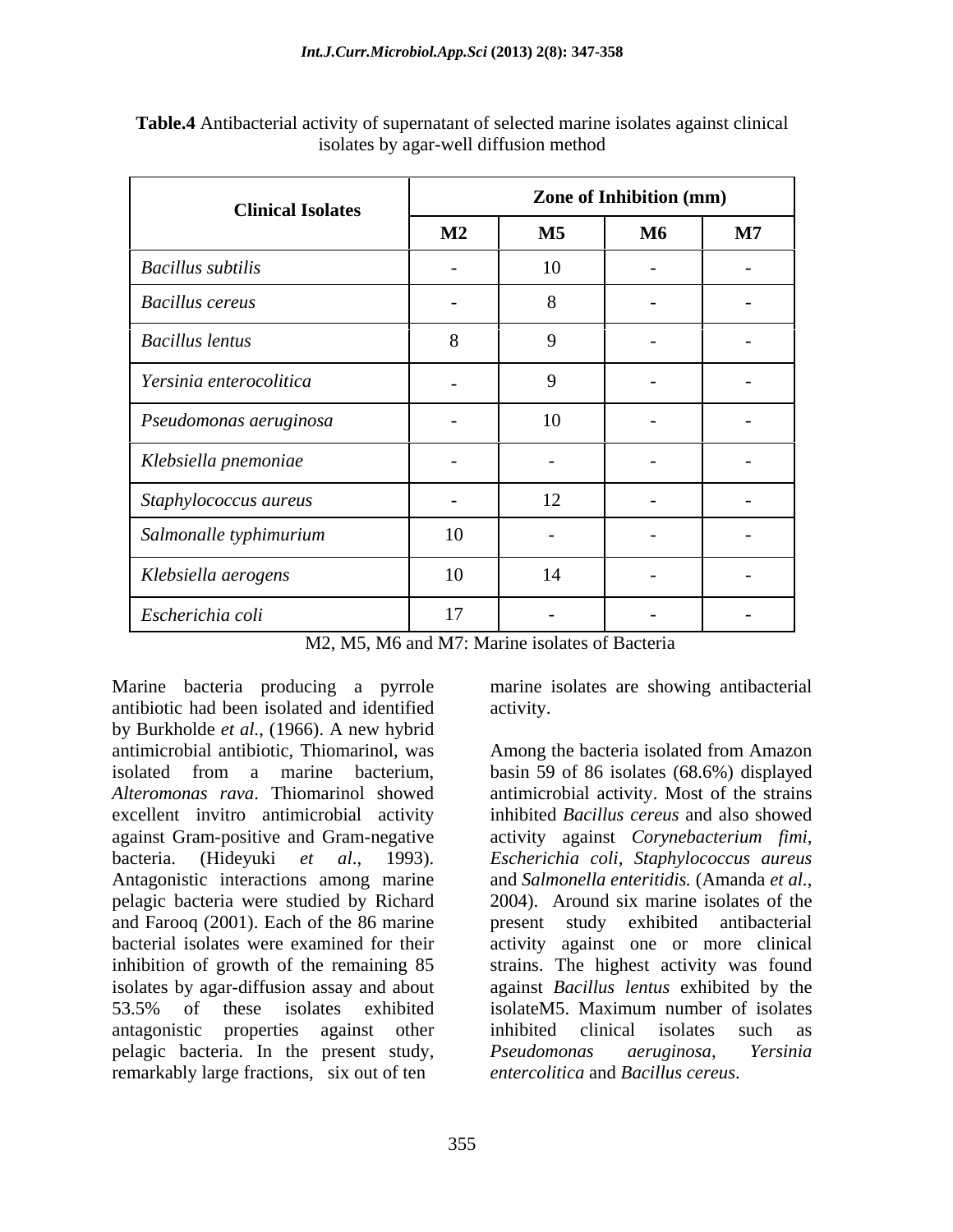**Figure.1** Antibacterial substances production of marine bacteria against clinical isolates by agar well diffusion method



**Bacillus subtilis** 



**Bacillus cereus** 



**Bacillus lentus** 



Yersinia enterocolitica



**Staphylococcus aureus** 



Escherichia coli



Pseudomonas aeruginosa



Salmonella typhimurium

- M1 Marine isolate 1 **M2 - Marine isolate 2 M3 - Marine isolate 3 M4 - Marine isolate 4**
- **M5 Marine isolate 5**



Klebsiella pneumoniae

**Klebsiella aerogens**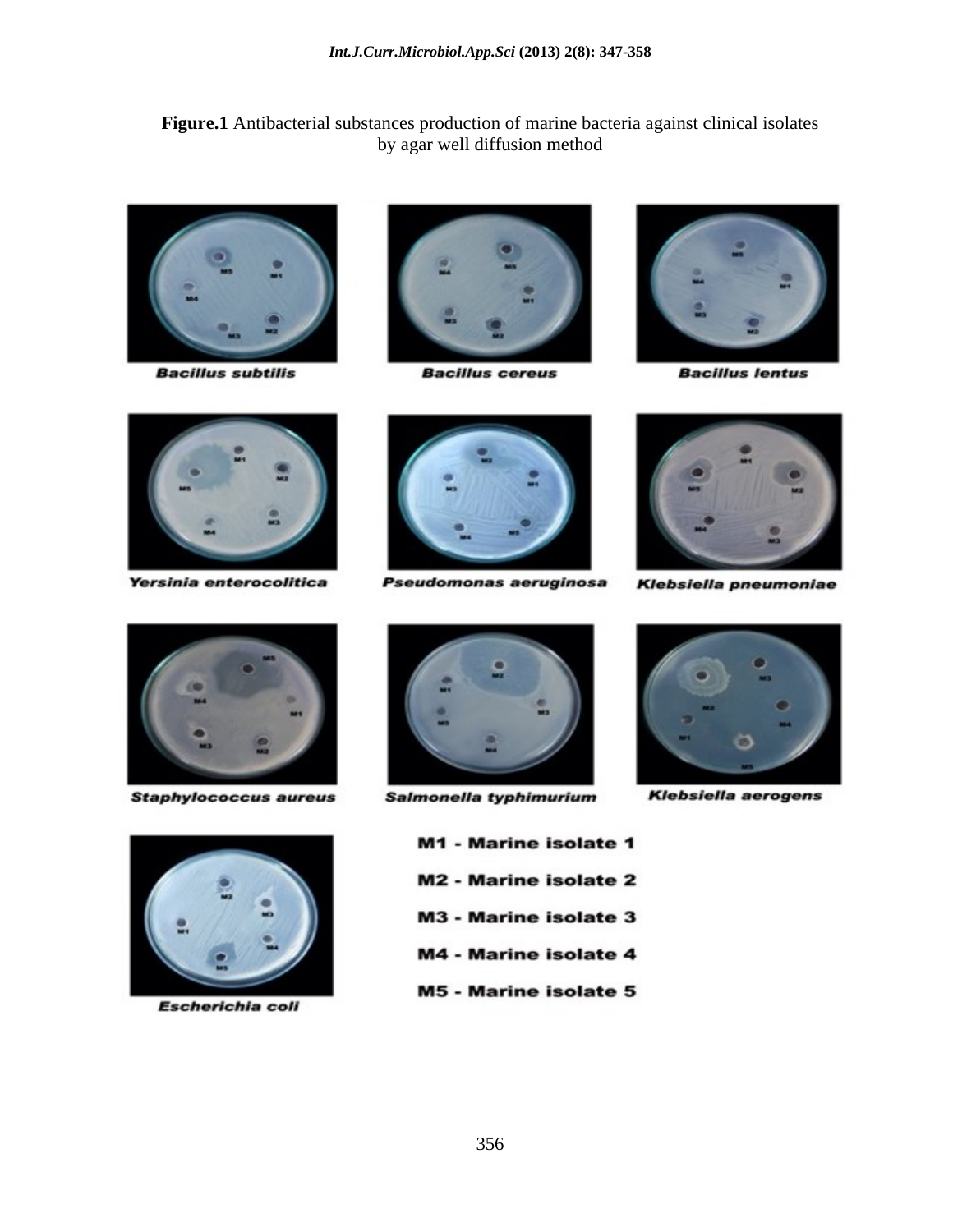The isolated strain M5 showed more compounds active against multi- drugantibacterial activity than the other marine isolates. It was identified by 16S rRNA gene sequencing. Based on nucleotide homology and phylogenetic analysis the Microbe was detected as *Lysinibacillus sphaericus* and the nearest species was **Olivera** and Brandelli, A. 2004.

The bacteria M5, isolated in the present  $\overline{A}$  Amazon basin. Brazilian. J. study possessed more antibacterial activity and was identified as *Lysinibacillus sphaericus* by 16S rRNA gene sequencing. Frederick, H.L. 1966. Production of an<br>The information about the phylogenetic antibiotic by a marine bacterium. Appl. relationship of these microbe with other bacteria were found using combination of Bushra Uzair., Nuzhat Ahmed., Farzana NCBI GeneBank and RDP database. The sequence description revealed that the marine isolate M5 was phylogenetically<br>related to *Bacillus fusiformis* strain DSM related to *Bacillus fusiformis* strain DSM 2898T, *Lysinibacillus sphaericus* strain C3-41, *Bacillus fusiformis* strain SW-B9, Hideyuki Shiozawa., Takeshi Kagasaki., *Bacillus sphaericus* strain DSM 28, *Bacillus fusiformis*, *Lysinibacillus*  1993. Thiomarinol, a new hybrid *fusiformis, Bacillus sphaericus* strain 106 and *Bacillus macroides* strain 608. It was found to be more related to *Bacillus* 

Understanding antibiosis at the 2005. *In-vitro* studies on the effect of phylogenetic level may allow a more focused search for antibiotics that are active against a bacterial species or group. Such an understanding may also help to Maloy Kumar Sahu., K. Sivakumar and devise strategies for pathogen control in Kannan, L. 2007. Marine Realm: A aquatic environment. Current assay for antimicrobial activity are inadequate Asian Jr. of Microbiol. Biotech. Env*.* because some antibiotic producing Sci. 9(1): 191-196. bacteria may require the presence of an Mearns-Spragg, A., M. Breggu, K.G. inducer compound produced in the presence of another bacterial species. species induction and enhancement of These findings have important antimicrobial activity produced by implications for the discovery of novel epibiotic bacteria from marine algae

**Identification of Bacteria** bacteria and may allow the development of new methods for screening novel resistant bacteria.

# **References**

- found to be *Bacillus sphaericus.* Screening for antimicrobial activity Amanda, S., Motta., Florencia Cladera- Olivera and Brandelli, A. 2004. among bacteria isolated from the Amazon basin. Brazilian. J. Microbiol. 35: 307-310.
	- Burkholder, P. R., M. Robert, Pfister and Frederick, H.L. 1966. Production of an antibiotic by a marine bacterium. Appl. Microbiol. 14(4): 649-653.
	- Kousar and Edwards, D.H. 2006. Isolation and characterization of *Pseudomonas* strain that inhibit growth of indigenous and clinical isolate. The Internet. J. Microbiol. 2(2): 62-71.
- *sphaericus* strain DSM 396. activity. The J. Antibio. 251-255. Takeshi Kinoshita and Haruyama, H. antimicrobial antibiotic produced by a marine bacterium - fermentation, isolation, structure, and antimicrobial
	- Madhan Padmanabhan., and Rajesh, D. certain marine algae of the Mandapam coast on pathogenic bacteria. Indian. J. Appl. Microbiol. 61-66.
	- Kannan, L. 2007. Marine Realm: A treasure house for bioprospecting. Sci. 9(1): 191-196.
- antimicrobial compounds from marine Boyd and Burgess, J.G. 1998. Cross epibiotic bacteria from marine algae and invertebrates, after exposure to